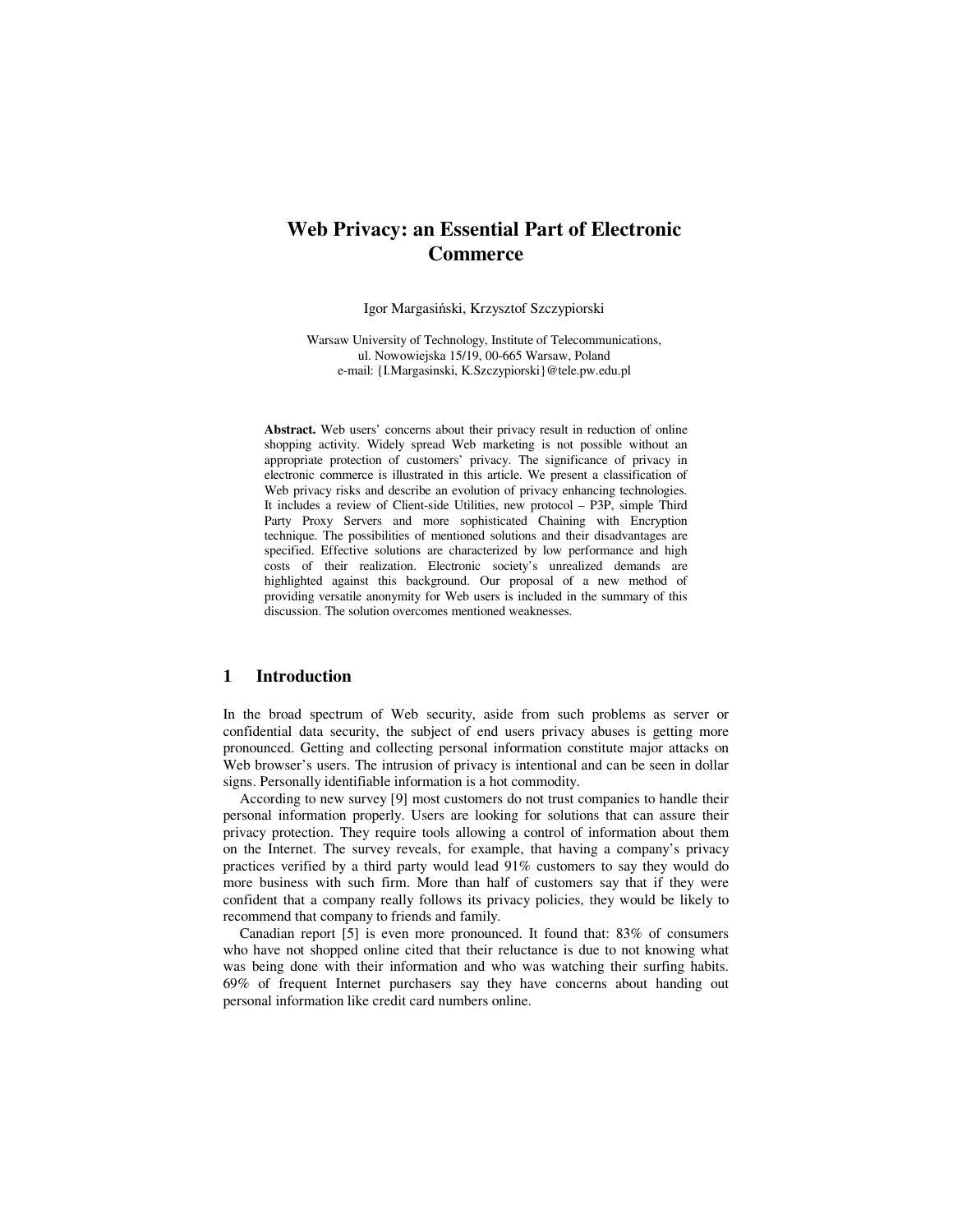This contribution is mostly a review paper. Our goal was to describe a spectrum of present anonymity solutions as tools for Web privacy, help to realize their deficiency and to point directions of require development. The last part of paper includes a proposal of original solution which overcomes described weaknesses.

## **2 Privacy Risks**

The World Wide Web  $(WWW)$  – in its present shape – does not provide adequate privacy protection. We are now witnessing growing privacy's endangerment. The increasing number of commerce applications makes personal data a marketable good. We can see a progress both in Internet technology and electronic commerce, but a gap in protection of our right to privacy remains. Today, big specialized companies are the major drivers in utilization of this technology gap to their own advantage. However these practices effectually spoil electronic market and scare customers away from online shopping. The privacy risks should be examined from few different angles. Depending on placement, they can be divided into: internal, communication link originated and Web server originated.

### **2.1 Internal Risks**

Here, the main problem is an access to users' personal data and Web activity information (for example visited websites) for local network administrators, employers or other third parties like Internet service providers. What is more important, the URL (*Uniform Resource Locator*) addresses can inform not only about which sites were visited by a user but also about the way he filled out HTML (*HyperText Markup Language*) forms. This takes place when using method GET of HTTP (*HyperText Transfer Protocol*) protocol [1], [6].

### **2.2 Communication Link Originated Risks**

The second point is the risks from the communication link, with the major attack – sniffing. The main protocol in WWW system is HTTP. Its security is based only on reliability of TCP/IP (*Transmission Control Protocol / Internet Protocol*) protocol suite and does not forecast possibility of attacks. User should than take into account the fact, that information about visited sites and data from completed forms can be easily accessed also by other Internet users. According to Harris Interactive report [9]: 70% of customers claim that their major concern about online shopping is that Web transactions may not be secure and 69% that hackers could steal their personal data.

## **2.3 Web Server Originated Risks**

The last issue is the risks related to the Web server. The danger lays in the fact that the website can obtain a wide range of information about a client. Server gets client IP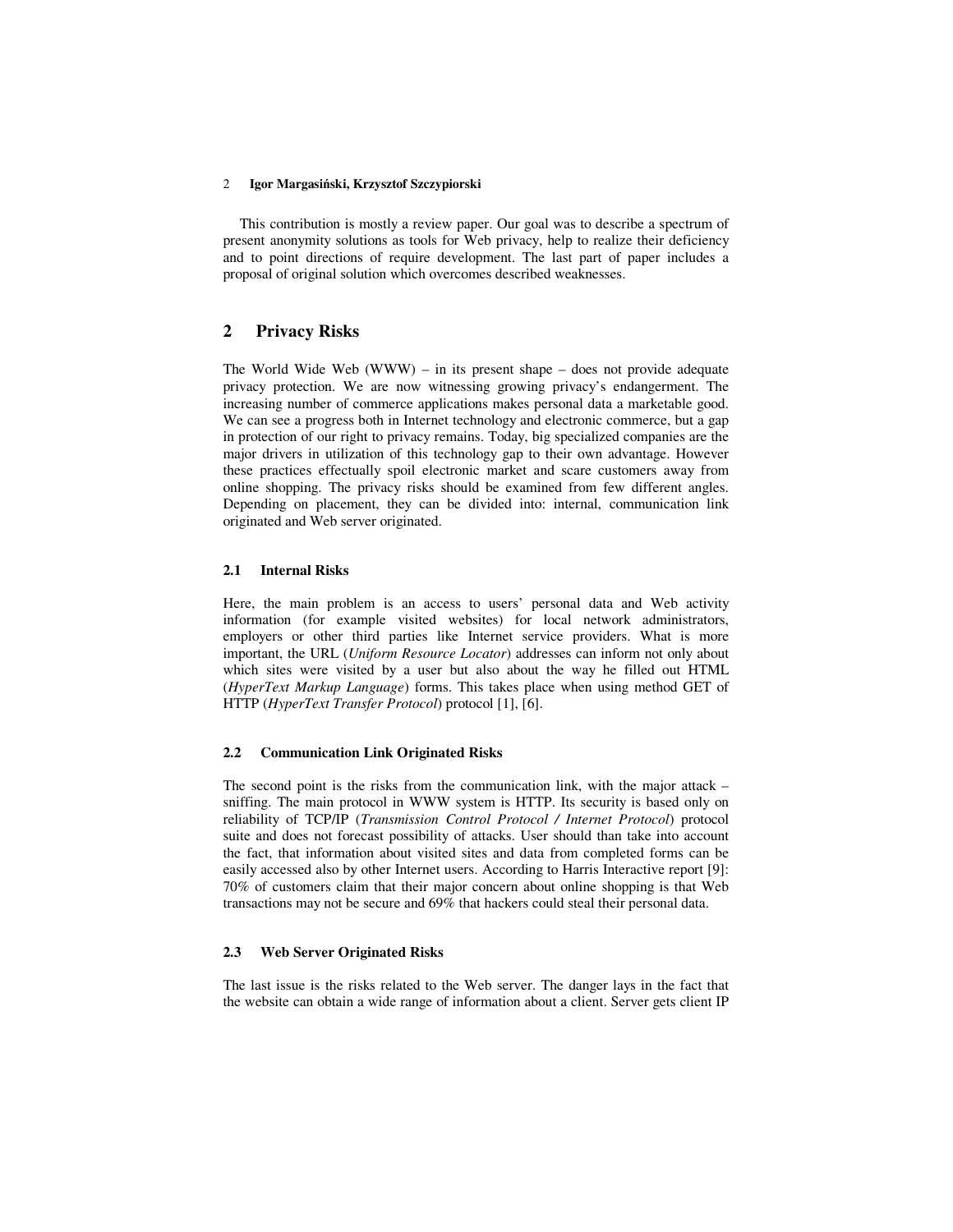while establishing connection. The origin of each individual request and its association with each host are known to a server. A standard practice for most websites is to log HTTP requests to their Web server. This means that owners of website know the originating IP address of a user agent requesting a URL. They also have access to: date of request, realization time, user's name – HTTP identification, information about errors of HTTP transaction, referrer link, user-agent information.

Sending a URL address of previously visited page (referrer link) to a server constitutes a major privacy violation. In spite HTTP specification, which says that the availability of information about referrer link should be optional, not one existing user agent did in fact incorporate the possibility of turning off this mechanism. The significance of this violation is more pronounced because the URI (*Uniform Resource Identifier*) address can often contain data from HTML forms. An URI string may in particular contain keywords introduced into Web search engines.

The next tool, which can be used to take privacy away from users, is state management mechanism – Cookies [10]. This technique was introduced to allow, in stateless protocol (i.e. HTTP), a differentiation between persons visiting a server. Cookies mechanism has realized its new uses, not thought of by its creators. Today we can observe the utilization of this mechanism to create and enlarge databases with detail users' profiles. Let's follow a typical process of creating a profile. We can find banner ads on many websites. Mostly in the form of bitmap images or Shockwave animations, which come from profile creating third party (Ad Server). When visiting such page, in reality we are receiving banner ad from Ad Server, although the user does not know this. Our IP address is being automatically sent to the third party (Ad Server). Next, a Cookie information is placed. Ad Server writes information about us, such as the date, time and address of the visited page. We are identified by an ID number. The are many Web pages, which require registration before accessing same services. In the registration process we release personal identity information like name, e-mail address and so on. The registration page sends all the information to Ad Server, which creates more detailed information database, updated every time we visit pages in the banner ad network. Information gathered this way is used by banner ad network pages to target specific commercial recipients, to create personal e-mail offers and *spam* or to breach privacy even further. In user agent default settings cookie mechanism is invisible to users. The statistics [9] showed that the main (75%) concern expressed by customers is that companies they patronize will provide their information to other companies without their permission. We should also mention risks created by programs executed on client machines. They may be so called *Trojan Horses*, because they, in a way unnoticeable to users, send information about them.

All the presented growing risks make new requirements necessary to establish. Web users should have a choice to provide or not to provide their personal data.

## **3 Current Solutions**

Two types of solutions are dominant in ordinary use. They are: Client-side Applications and Proxy Servers.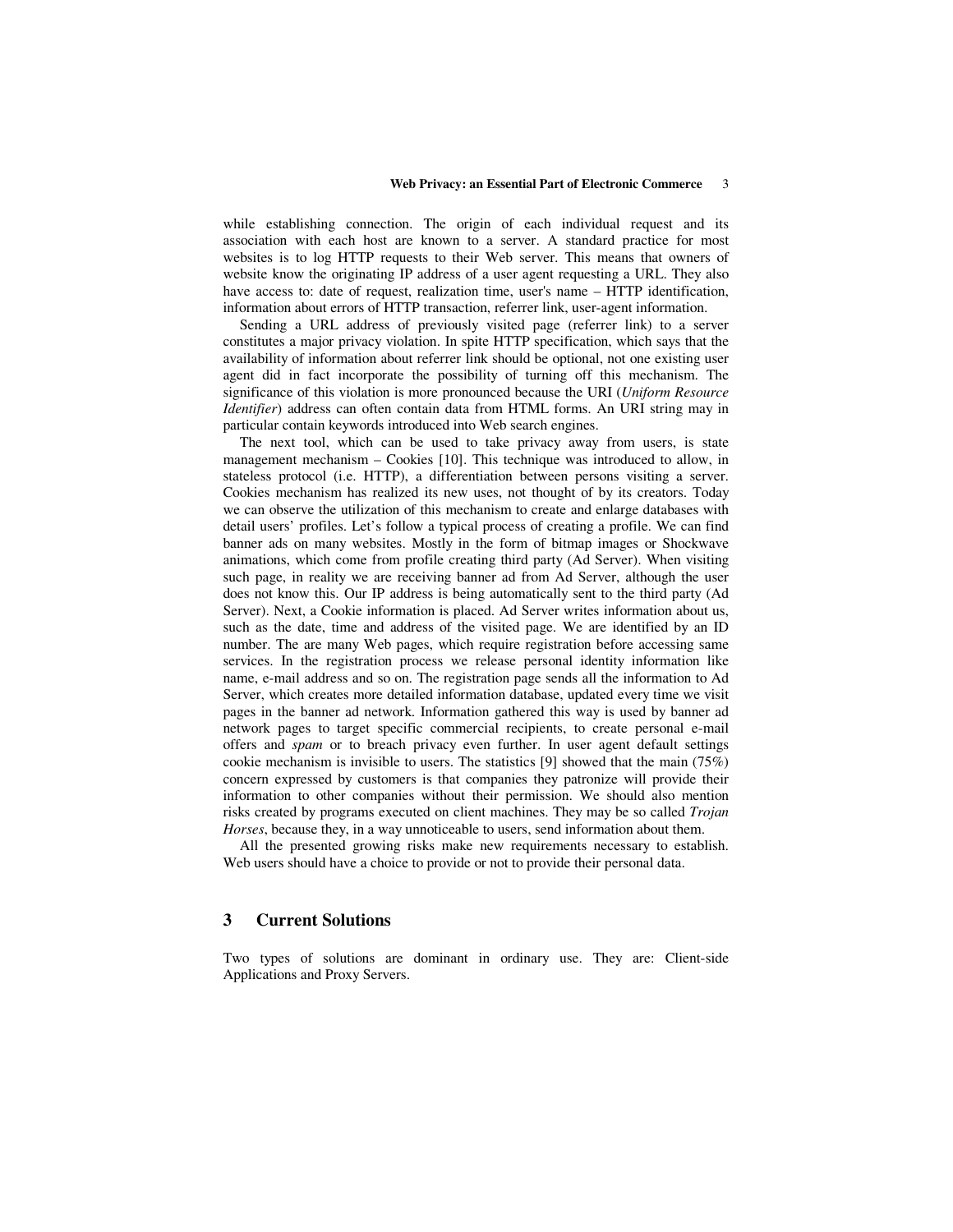#### **3.1 Client-side Utilities**

These types of solutions can play only a secondary role. They are not able to provide full anonymity. The functions of those applications are: monitoring and control of all connections to and from user's computer (i.e. personal firewall), management of Cookies mechanism, system cleaning (removal of history or cookies files), blocking banner ads and detecting *Trojan Horses*. Today a growing number of the discussed applications allow not only for single but multiple functions. The software installed on the user's computer does not provide full protection of privacy. It is not able to conceal such data which may identify a host like IP address.

#### **3.2 Third Party Proxy Servers**

Proxy is a third party – like a mirror reflecting destination data. It acts as the middleman in the process of Web browsing.

Adopting the above kind of structure allows for hiding all kinds of information about user of HTTP client, from destination Web server. The Web server can only access information about proxy. In addition, there is a possibility to secure connection between user agent and proxy by SSL/TLS protocol (*Secure Socket Layer / Transport Layer Security*) [4]. Thanks to this other parties such as ISP (*Internet Service Provider*), LAN (*Local Area Network*) administrator or just eavesdroppers cannot access the transferred information. Another advantage to the proxy is the ease of control and filtration of transferred content. It then allows for management of Cookies mechanism and blocking of unasked for, annoying and dangerous extras (popup windows, banner ads and etc), and also deleting client-side scripts or programs.

The solution of anonymizing service based on proxy is widely used. The advantages of proxies, responsible for their high popularity are: filling the technical loop-hole in WWW system related to lack of user's privacy, high efficiency of hiding user's identity data, high capability of hiding user id data, easy access to the service, supported by no additional requirements from users (only an Internet access and standard Web browser needed), simple architecture, insignificant delays of Web navigation, relatively low costs required for system realization, no demands to modify existing network nodes and protocols – system implementation based on current well known standards, simple user interface.

Therefore, this type of solution needs to be observed more closely. Let's analyze the way it works, concentrate on problems arising from its implementation and its security limitations.

Unfortunately, there are also serious disadvantages to Third Party Proxy Servers. Currently employed proxy servers have access to information about user's Web activity. Anonymity service providers induce the belief that this data is not collected, used or shared. The user has to face the risk of concentration of personal Web activity in one place. If the anonymity service provider attempts to exercise this possibility, the user will be exposed to an even greater risk than in traditional Web browsing, because information collected by different websites is much more difficult to put together. Furthermore, proxy servers do not protect against tracking by traffic analysis. An eavesdropper can observe the volume of transmitted data and correlate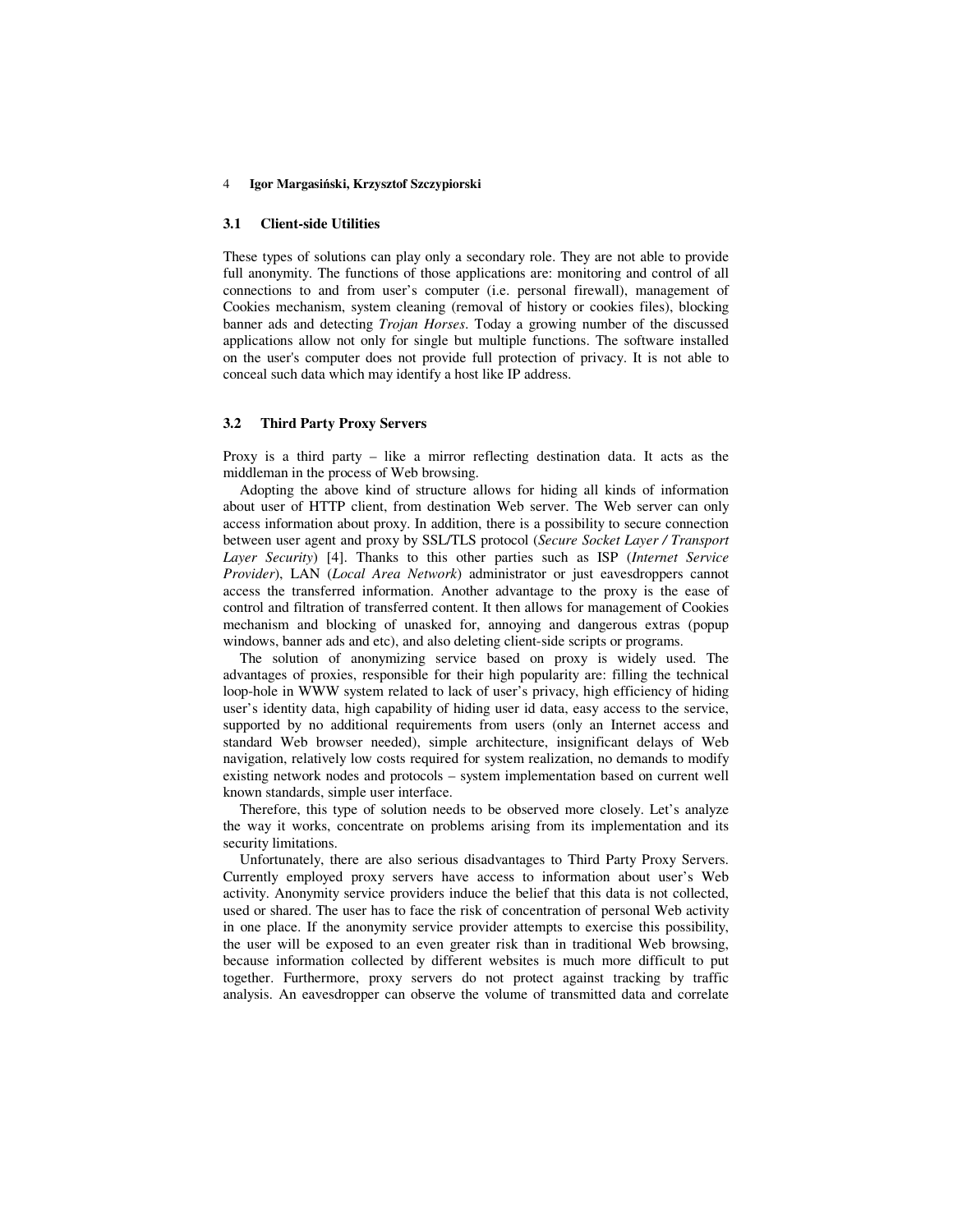inputs and outputs (proxy server request). A very serious risk also exists here, because it is possible for third parities to track and profile users. The next disadvantage of proxy servers is the limitation of sets of elements which can be downloaded. Some of HTML standard enhancements (like JavaScript) can create high risks for the whole system. It is possible and easy to perform powerful attacks using these technologies. The mentioned attacks can completely compromise proxy sever systems. Presented security gaps should provoke further conceptual and design studies.

#### **3.3 New Protocol – P3P**

The P3P – Platform for Privacy Preferences Protocol [3] is promoted to be a new standard. Its main task is privacy protection of people surfing in WWW system. P3P introduces uniform and machine-readable format for websites privacy policies and for user's private data collected by his Web browser. Thanks to this user can easily familiarize himself with visited websites privacy statements. User's browser is able to read this statement and automatically decide, for example, if to send users id information or if to allow for Cookies.

This protocol is a useful tool in electronic commerce both for merchant and client. P3P can help achieve harmony between companies' economical needs for information required to provide services and customers' rights to privacy and control over personal information. P3P technology can also decrease practices of profiling.

However it is well known, that this mechanism cannot provide full privacy. It is not possible to hide all user agent id data – for example IP address.

The newest Web browsers are equipped in Platform for Privacy Preferences Protocol client. For now this is mostly experimental – there are few Web pages with P3P technology support.

### **3.4 Adaptation of Chaining with Encryption Technique**

More or less adequate adaptation of Chaumian concept to WWW system was already implemented by few organizations. Examples of systems based on *MIXNET* include: *Onion Routing* [14], [8], *Crowds* [13], *Freedom* [7] (first profitable system of this kind). They are all based on a network of proxy nodes. Data packets are divided into uniform length frames (for example 128 bytes). Every frame is encrypted repeatedly and then send on its winding way.

To accomplish encryption and decryption of exchanged packets these systems use additional software executed on user's computer. This software takes over all communication with Internet and rerouting packets to service servers. Usually the systems also provide anonymous access to another services such as email, news, file sharing.

The popularity of this type of systems is limited. Systems based on chaining with encryption do not eliminate all risks of traffic analysis attacks. Anonymity is still dependent on a third party – information about user's Web activity was only dispersed between many proxies. However, there is no certainty that proxies do not collaborate with each other. What is more, anonymity service provider cannot submit a proof that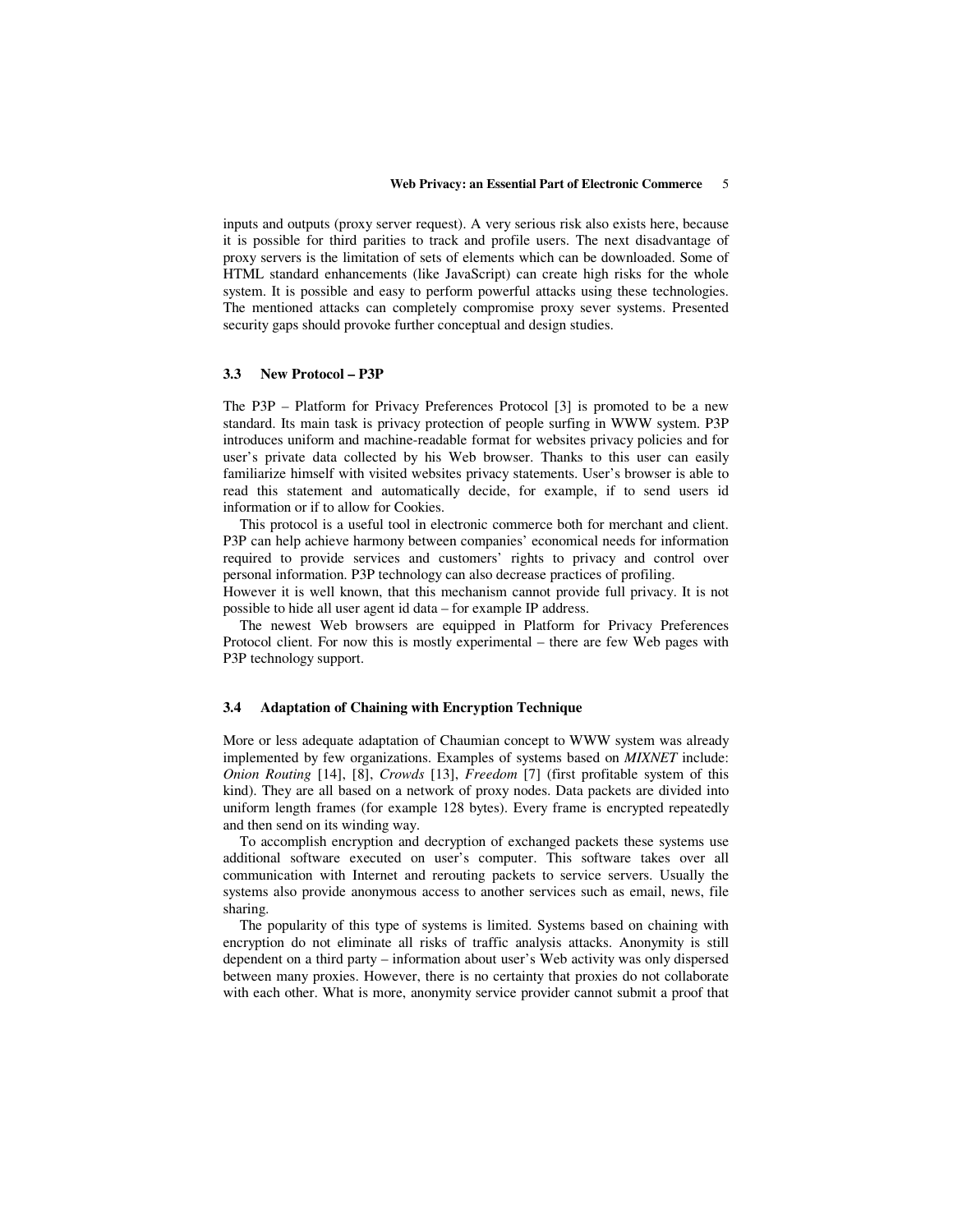system proxies do not collaborate. Originators usually omit this fact and only mention curtly that each of proxies should belong to a different infrastructure provider. Is this a reason enough to support a belief that proxies do not collaborate? Nowadays we can see many examples of cooperation between independent companies in the process of tracking Web users and profiling them. Why would it be any different in this case? Implementation of this class of methods is not widely spread. We can only presume that in case of their popularization and implementation of proxies by many different companies, this possibility could be misused.

Systems based on a network of many proxies require construction of expensive infrastructure. This brings in a discouraging factor for potential investors. The use of network of proxies is a great technique for providing anonymity during e-mail correspondence. However, serious delays, which are not inconvenient in sending emails, are a serious obstacle in Web browsing. To increase system's performance speed, it is necessary to employ powerful and fast computers as proxies. Yet, they are expensive.

## **4 VAST System**

Today more than ever the WWW service increases its multimedia character. The users expect texts and graphics to be available immediately. Today's solutions, thought, still require very high financial investments.

We have selected the following principles in our solution design: preservation of all advantages of popular anonymous third party proxy servers, providing versatile anonymity (including service provider and also preventing traffic analysis attack), speed, no additional requirements from users – general access, in particular, no applications installed on user's host, easy to implement outside laboratories – low costs.

#### **4.1 VAST Concept**

*VAST* – *Versatile Anonymous System for Web Users* [11] (see Figure 1) contains only one proxy node. To achieve anonymity from proxy server's point of view and also to disable traffic analysis attack we are introducing a technique of *dummy traffic* generation. More pages than actually requested by user are transferred from proxy to client. Information about which content is the object of interest to the user stays with him. An agent (JAVA applet) cooperates with user's browser. At the



**Fig. 1.** VAST system scheme

time when the user is familiarizing himself with the page content, the agent simulates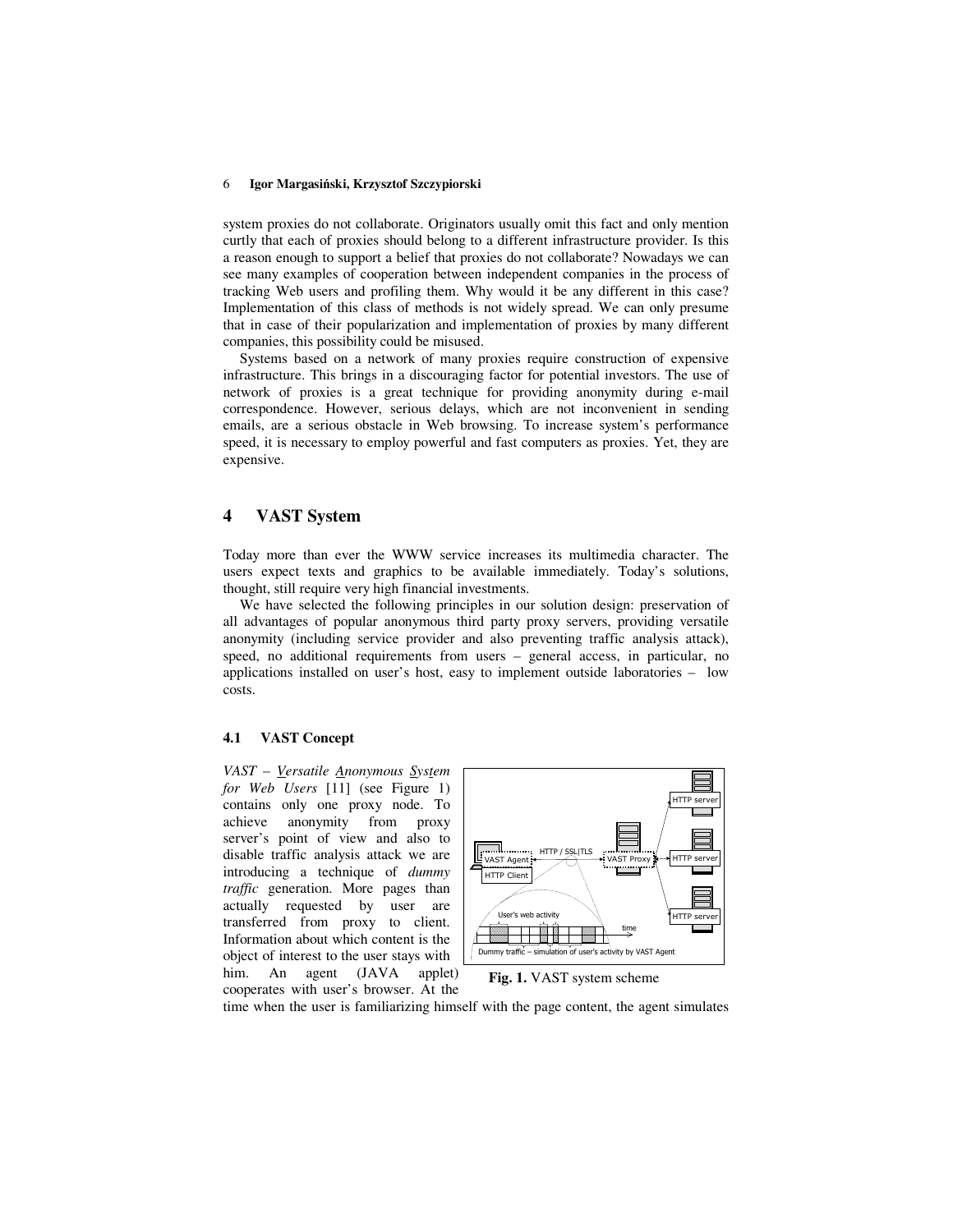users Web activity – by requesting random websites from proxy. The basis of this solution is the observation of a typical Web navigation. User does not request websites at all times. Requests get sent in various time intervals and in between them, the user reads the content. *VAST* utilizes this fact. Additionally, *VAST* takes advantage of the simplicity of generating *dummy traffic* in WWW system – we mean that a wide range of Internet resources is indexed in Web search engines. We can simulate user's activity using it. The *VAST* system, unlike other existing solutions, does not conduct additional major activity while the transaction takes place, but it utilizes free time to take actions providing versatile anonymity. A source code of agent applet would be available to all. Then users would be able to check if it is not a *Trojan Horse*.

#### **4.2 VAST Performance**

Presented idea was designed to allow high performance – similar to efficiency of traditional Web browsing. All additional processing intended to provide anonymity takes place not at the time of requesting or downloading page, but at the time when user reads/watches downloaded pages. However, there is still a question: how *dummy traffic* delays browsing? Sometimes a user familiarizes him with page content fast. How long must he wait than? *VAST* can block all content which comes from the third side servers. This means excluding all multimedia banner ads placed frequently on many sites. Statistic analyses show that size of ads placed on popular websites and portals often occupies 50% of total website size or even more. Requests to third side servers are replaced by *dummy traffic* requests in *VAST* system.

The volume of dummy traffic should be on a proper level to perform effective masking of user's activity. The number of transactions performed in appropriate sessions should be approximately equal. Let  $\tau_d$  denotes average time of downloading of single Webpage;  $\tau_f$  – average time of familiarizing with page content;  $\tau_w$  – average delay of Webpage downloading introduced by VAST system in comparison to traditional proxy server; *n* – number of dummy sessions. Then the delay  $\tau_w$  can be described as follows:

$$
\tau_w = 0.5 \tau_d \qquad \text{for } \tau_f \ge n \tau_d \tag{1}
$$
\n
$$
\tau_w = n \tau_d - \tau_f + 0.5 \tau_d \qquad \text{for } \tau_f < n \tau_d \tag{2}
$$

This can be written:

$$
\tau_w = \frac{|n \tau_d - \tau_f| + (n+1) \tau_d - \tau_f}{2} \tag{3}
$$

The following results can be obtained for a typical downloading time  $\tau_d = 8$  [s]:

**Table 1.** Delays introduced by VAST  $(\tau_w)$  system as a function of user's familiarizing with Web content time

| n | $\mathcal{L}$ SI    |         |  |  | 6   7   8   9   10   11   12   13   14   15   16   17   18   19   20 |  |  |  |  |  |  |  |
|---|---------------------|---------|--|--|----------------------------------------------------------------------|--|--|--|--|--|--|--|
|   | $\tau_{w}$ [s]   12 | 11   10 |  |  |                                                                      |  |  |  |  |  |  |  |
| 2 | $\tau_w$ [s]   20   | 19   18 |  |  | 17   16   15   14   13   12   11                                     |  |  |  |  |  |  |  |

The computations shows that acceptable delays (similar to delays present in traditional anonymous proxy server systems) occur when users spend time to familiarize with Webpage content equal to multiplication of a number of sessions and a single page download time.